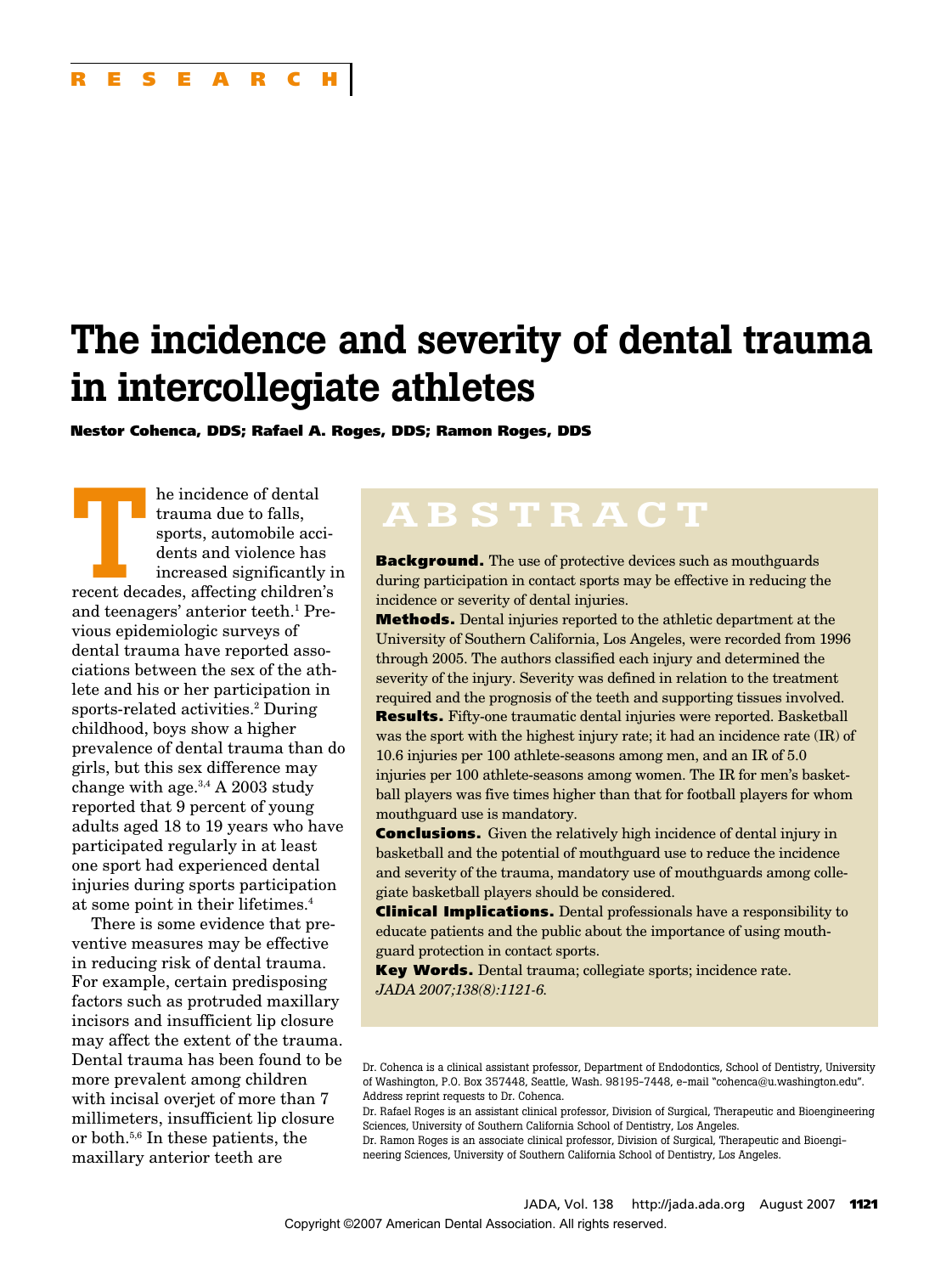#### **TABLE 1**

| <b>Classification of injuries,</b><br>by severity. |                       |  |  |  |
|----------------------------------------------------|-----------------------|--|--|--|
| <b>TYPE OF INJURY</b>                              | <b>SEVERITY LEVEL</b> |  |  |  |
| <b>Uncomplicated Crown Fracture</b>                | Mild                  |  |  |  |
| Concussion                                         | Mild                  |  |  |  |
| <b>Complicated Crown Fracture</b>                  | Moderate              |  |  |  |
| <b>Subluxation</b>                                 | Moderate              |  |  |  |
| <b>Crown-Root Fracture</b>                         | Severe                |  |  |  |
| <b>Root Fracture</b>                               | Severe                |  |  |  |
| Luxation                                           | Severe                |  |  |  |
| Avulsion                                           | Severe                |  |  |  |

exposed directly to any impact without interposition of soft tissue. Therefore, early orthodontic treatment in predisposed children may be an effective prevention strategy. Protective devices such as mouthguards also may help reduce the incidence or severity of dental injuries if they are worn during participation in contact sports. In 1962, the National Collegiate Athletic Association (NCAA) mandated the use of mouthguards for football players at colleges and universities.7,8 Before 1962, the annual incidence of footballrelated injuries to the face and mouth region was estimated to be 50 percent<sup>9</sup>; after 1962, injuries decreased to 1.4 percent.<sup>10</sup> Despite these results, the NCAA mandated the use of mouthguards for only five amateur sports: boxing, football, ice hockey, men's lacrosse and women's field hockey.<sup>11</sup> Recently, the American Dental Association Council on Access, Prevention and Interprofessional Relations and the Council on Scientific Affairs recommended that athletically active people of all ages use a properly fitted mouthguard in any sporting or recreational activity that may pose a risk of injury.12

We conducted a study to report the incidence and severity of dental trauma by sport among student athletes who participated in intercollegiate sports at the University of Southern California (USC), Los Angeles. We also report USC's mouthguard use policy by sport during the study period.

#### **MATERIALS AND METHODS**

The Injury Surveillance System (ISS) was developed in 1982 by the NCAA to provide current and reliable data on injury trends in intercollegiate

athletics. ISS collects data on all types of injuries related to sports participation, including dental trauma. Injury data are collected yearly from a representative sample of member institutions, and the resulting data summaries are reviewed by the NCAA Committee on Competitive Safeguards and Medical Aspects of Sports. Injuries reported to the ISS occurred as a result of participation in an organized intercollegiate practice or game, required medical attention by a team athletic trainer or physician, and resulted in restriction of the student athlete's participation or performance for one or more days beyond the day of injury.<sup>13</sup>

We included in our study all dental injuries that met the ISS reporting criteria and that were reported to the athletic department at USC from 1996 through 2005. We did not identify less severe injuries that did not require attention from the team athletic trainer or physician or days lost due to the injury.

During the study period, USC had 19 teams participate in 15 different sports at the intercollegiate level, with an estimated 700 student athletes participating each year. We initially classified each injury by using Andreasen's classification $14$ and then determined the severity of the injury. Although the severity of sports-related injuries typically are defined by the number of days of sport participation lost due to the injury,<sup>15-17</sup> in our study, we focused more on the dental implications of the injury. Thus, in our study, we defined "severity" in relation to the treatment required and the prognosis of the teeth and supporting tissues involved. Table 1 shows the severity level we assigned to each injury classification. When more than one type of injury occurred in a single injury incident, the more serious injury was reported for the analysis of injury severity; for example, if a student athlete experienced both a root fracture and a complicated crown fracture, we reported the root fracture.

We calculated incidence rates (IRs) per 100 athlete-seasons separately for each sport. We determined the number of seasons at risk as the number of athletes per team in each sport, multiplied by the number of years of injury data collec-

**ABBREVIATION KEY. EVA:** Ethylene vinyl acetate. **IR:** Incidence rate. **IRR:** Incidence rate ratio. **ISS:** Injury Surveillance System. **NCAA:** National Collegiate Athletic Association. **USC:** University of Southern California.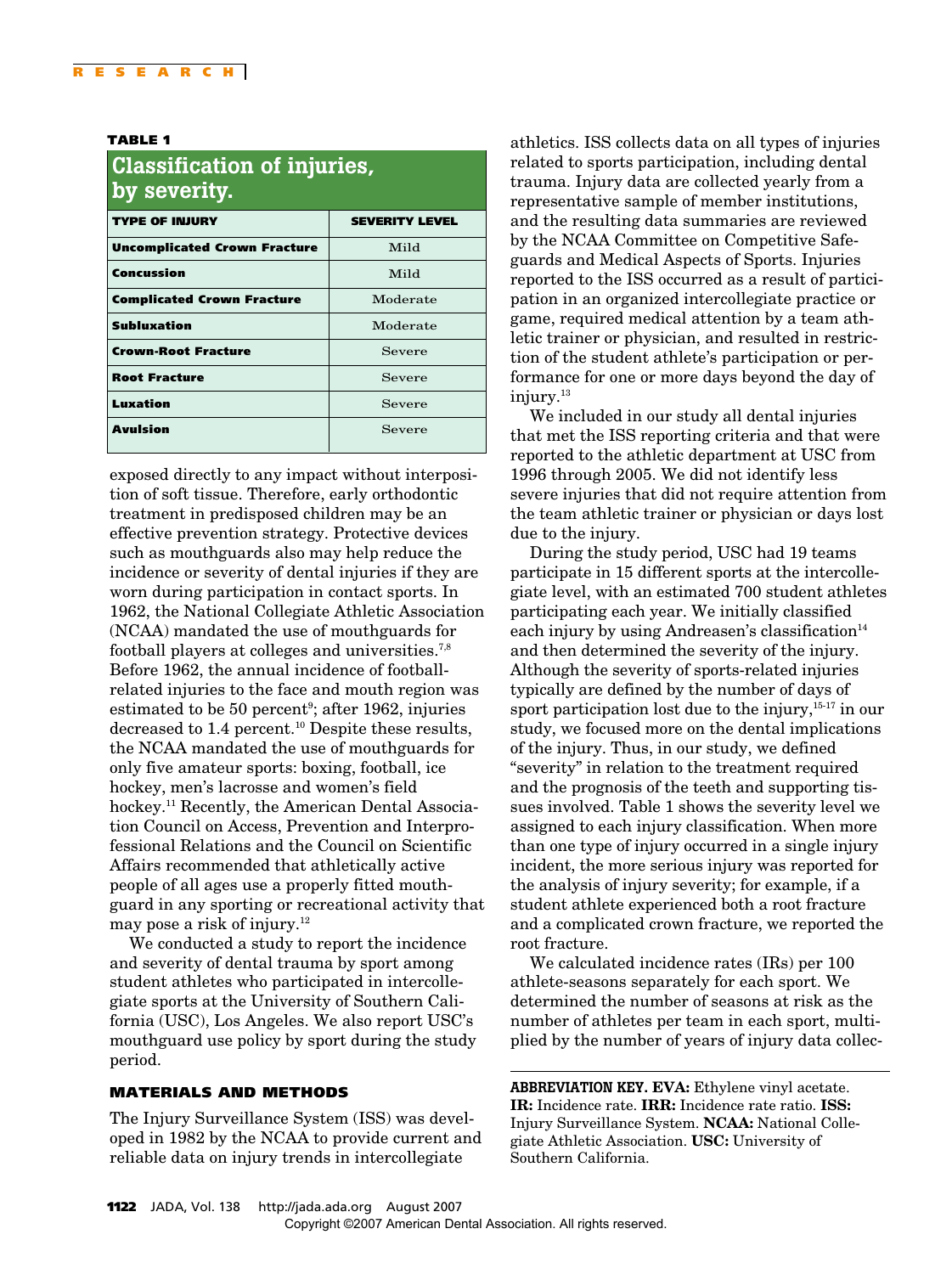#### **TABLE 2**

| incluence rate of traumatic defitar injuries, by sport. |                                             |                                                       |                                  |                                                                              |  |
|---------------------------------------------------------|---------------------------------------------|-------------------------------------------------------|----------------------------------|------------------------------------------------------------------------------|--|
| <b>SPORT</b>                                            | <b>NO. OF ATHLETES</b><br><b>PER SEASON</b> | <b>TOTAL NO. OF</b><br><b>ATHLETE-SEASONS AT RISK</b> | <b>NO. OF</b><br><b>INJURIES</b> | <b>INCIDENCE RATE</b><br>(NO. OF INJURIES PER 100<br><b>ATHLETE-SEASONS)</b> |  |
| <b>Men's Teams</b>                                      |                                             |                                                       |                                  |                                                                              |  |
| <b>Basketball</b>                                       | 16                                          | 160                                                   | 17                               | 10.6                                                                         |  |
| Football                                                | 106                                         | 1,060                                                 | 21                               | 2.0                                                                          |  |
| <b>Baseball</b>                                         | 39                                          | 390                                                   | $\mathbf{2}$                     | 0.5                                                                          |  |
| <b>Track and field</b>                                  | 43                                          | 430                                                   | $\mathbf{1}$                     | 0.2                                                                          |  |
| <b>Women's Teams</b>                                    |                                             |                                                       |                                  |                                                                              |  |
| <b>Basketball</b>                                       | 12                                          | 120                                                   | 6                                | 5.0                                                                          |  |
| <b>Volleyball</b>                                       | 14                                          | 140                                                   | $\mathbf{1}$                     | 0.7                                                                          |  |
| <b>Crew</b>                                             | 24                                          | 240                                                   | $\mathbf{1}$                     | 0.4                                                                          |  |
| <b>Water polo</b>                                       | 31                                          | 310                                                   | $\mathbf{1}$                     | 0.3                                                                          |  |
| <b>Track and field</b>                                  | 39                                          | 390                                                   | $\mathbf{1}$                     | 0.3                                                                          |  |

## **Incidence rate of traumatic dental injuries, by sport.**

tion (10 years). We did not measure the number of hours or days of participation at the player or the team level. Therefore, the only measure of exposure-time available to calculate IRs was the athlete-season, which, in this context, is the average participation (exposure) in practices and games by athletes in each sport, during the course of one season.

To examine the hypothesis that wearing mouthguards can reduce the risk of injury, we examined the IRs among women's basketball players separately for 1996 through 1999 and 2000 through 2005. In 2000, the USC women's basketball team instituted a teamwide policy of mandatory mouthguard use when participating in practices and games. Before 2000, mouthguard use was not required. No other sport changed its team policy regarding mouthguard use during the 10-year reporting period. Therefore, women's basketball provided us a unique opportunity to examine the association between injury rate and mouthguard use.

We used injury counts and frequency distributions to describe injury severity and type by sport. We used the Fisher exact test to compare the proportion of injuries rated as severe among men's basketball and football athletes.

#### **RESULTS**

We identified 51 reportable traumatic dental injuries during the 10-year reporting period. Athletes from nine of 19 teams that participated in

intercollegiate competition at USC reported dental trauma. No injuries were reported for men's or women's golf, tennis or swimming/ diving; men's volleyball and water polo; or women's cross-country and soccer.

Table 2 summarizes the IR of dental injuries by sport for the nine teams that reported at least one injury. For both men and women, basketball had the highest injury rate. Seventeen injuries were reported in men's basketball, corresponding to an IR of 10.6 injuries per 100 athlete-seasons. The IR among men's basketball players was more than five times higher (incidence rate ratio  $[IRR] = 5.4$ ; 95 percent confidence interval  $[CI]$ , 2.7 to 10.7) than the IR reported among football players  $(IR = 2.0)$ , which was the sport with the second highest IR and the highest total number of injuries  $(n = 21)$ . Dental injury was infrequent  $(IR < 1.0)$  on the men's baseball and track and field teams.

The women's basketball team had a dental trauma IR of 5.0, approximately one-half the IR of the men's basketball team (IRR  $= 0.5$ ; 95 percent CI, 0.2 to 1.3). Among women's sports, however, basketball had the highest dental injury rate  $(n = 6)$ ; all other women's sports had one or zero dental injuries during the reporting period. Table 3 reports the dental injury IR among female basketball players in years with and without a teamwide policy of mandatory mouthguard use. From 1996 through 1999, before mouthguard use was required, female basketball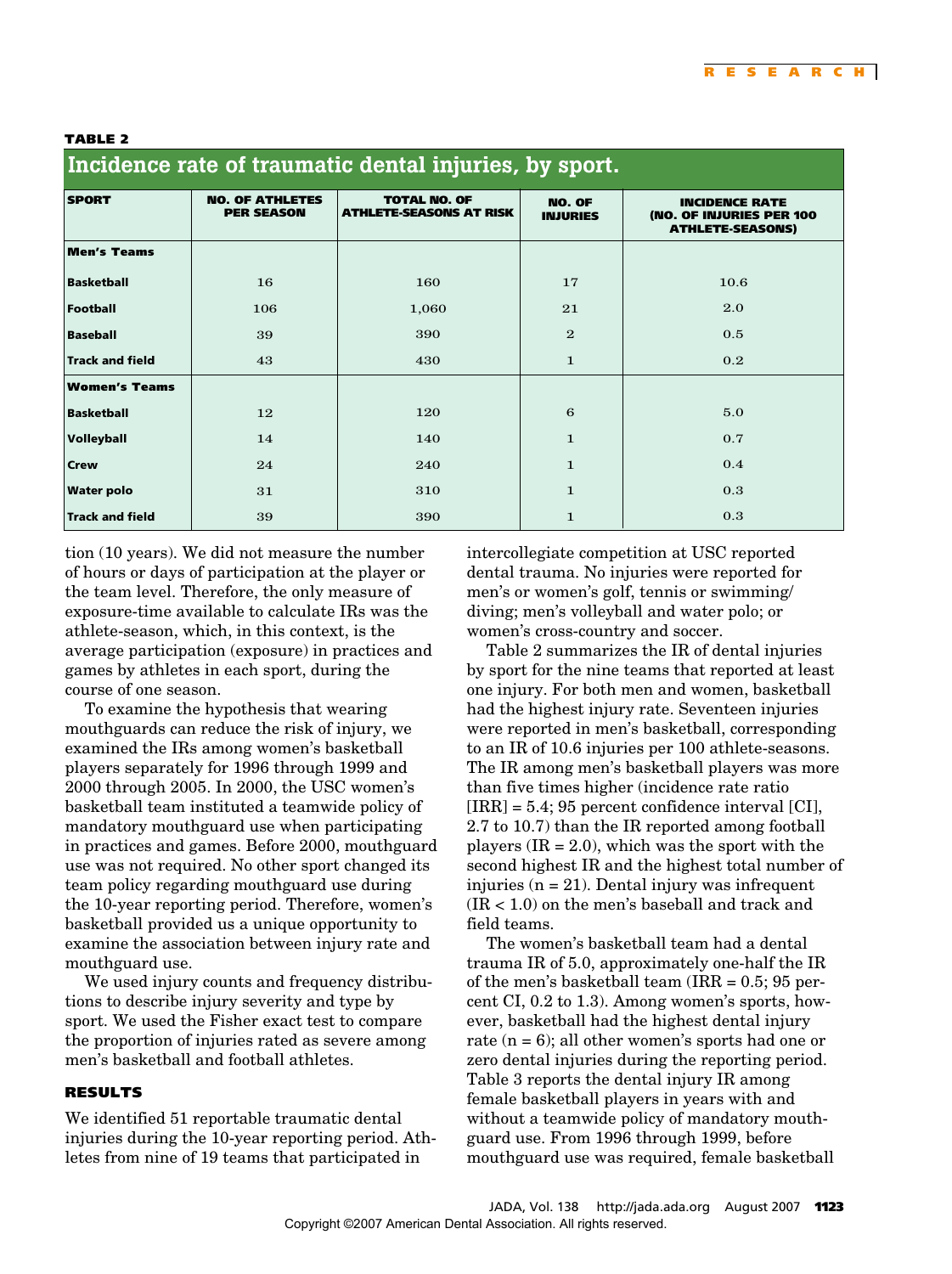#### **TABLE 3**

#### **Incidence rate of traumatic dental injuries in women's basketball.**

| <b>PARTICIPATION YEARS</b>                     | <b>NO. OF ATHLETES</b><br><b>PER SEASON</b> | <b>TOTAL NO.</b><br>OF ATHLETE-SEASONS<br><b>AT RISK</b> | <b>NO. OF INJURIES</b> | <b>INCIDENCE RATE (NO.</b><br>OF INJURIES PER 100<br><b>ATHLETE-SEASONS</b> |
|------------------------------------------------|---------------------------------------------|----------------------------------------------------------|------------------------|-----------------------------------------------------------------------------|
| 1996-1999 (No Mandatory<br>Mouthguard Use)     | 12                                          | 48                                                       | $\overline{4}$         | 8.3                                                                         |
| <b>2000-2005 (Mandatory</b><br>Mouthguard Use) | 12                                          | 72                                                       | $\mathbf{2}$           | 2.8                                                                         |

#### **TABLE 4**

| Injury severity, by sport.    |                        |                        |                            |                 |               |  |
|-------------------------------|------------------------|------------------------|----------------------------|-----------------|---------------|--|
| <b>SPORT</b>                  | <b>MOUTHGUARD</b>      | <b>NO. OF INJURIES</b> | <b>INJURY SEVERITY (%)</b> |                 |               |  |
|                               | <b>USE</b>             |                        | <b>Mild</b>                | <b>Moderate</b> | <b>Severe</b> |  |
| <b>Men's Teams</b>            |                        |                        |                            |                 |               |  |
| <b>Basketball</b>             | $\mathbf{N}\mathbf{o}$ | 17                     | 35                         | 41              | 24            |  |
| <b>Football</b>               | Yes                    | 21                     | 19                         | 67              | 14            |  |
| <b>Baseball</b>               | $\overline{N}_{0}$     | $\mathbf{2}$           | $\Omega$                   | 50              | 50            |  |
| <b>Track and field</b>        | $\mathbf{N}\mathbf{o}$ | $\mathbf{1}$           | $\Omega$                   | 100             | $\mathbf{0}$  |  |
| <b>Women's Teams</b>          |                        |                        |                            |                 |               |  |
| <b>Basketball (1996-1999)</b> | No                     | $\overline{4}$         | 25                         | 75              | $\Omega$      |  |
| <b>Basketball (2000-2005)</b> | Yes                    | $\mathbf{2}$           | 50                         | 50              | $\mathbf 0$   |  |
| <b>Volleyball</b>             | $\mathbf{N}\mathbf{o}$ | $\mathbf{1}$           | 100                        | $\Omega$        | $\Omega$      |  |
| <b>Crew</b>                   | $\overline{N}_{0}$     | $\mathbf{1}$           | $\Omega$                   | 100             | $\Omega$      |  |
| <b>Water polo</b>             | $\mathbf{N}\mathbf{o}$ | $\mathbf{1}$           | $\Omega$                   | 100             | $\Omega$      |  |
| <b>Track and field</b>        | $\mathbf{N}\mathbf{o}$ | $\mathbf{1}$           | 100                        | $\Omega$        | $\Omega$      |  |

rated moderate, compared with 41 percent of men's basketballrelated dental injuries. Among women's basketball players, 75 percent of dental injuries were rated moderate before the implementation of mandatory mouthguard use, compared with 50 percent after the change in team policy. The total number of women's basketball-related dental injuries  $(n = 6)$ was too small for us to compare statistically the injury severity before and after imple-

players reported an injury IR of 8.3 per 100 athlete-seasons. After the policy went into effect, the injury IR was 2.8. The estimated IRR of 3.0 (95 percent CI, 0.4 to 33.2) suggests that the injury IR among female basketball players may be greater when mouthguards are not worn; however, the difference was not statistically significant. The small number of injuries we observed in this study limits the precision to which we could estimate the IRs and resulted in wide confidence limits around the risk estimates. Larger studies are necessary to determine if there is a significant protective effect.

Injury severity by sport and mouthguard-use status is shown in Table 4. The percentage of injuries rated severe was similar for men's basketball and football (24 percent versus 14 percent,  $P = .68$ ). Men's baseball was the only other sport in which a severe dental injury occurred. Sixty-seven percent of football-related dental injuries were

mentation of the mouthguard policy.

Injury type is summarized in Table 5. Complicated crown fractures  $(n = 18)$ , uncomplicated crown fractures  $(n = 13)$  and subluxation  $(n = 11)$ were the most common types of injuries. Among the injuries rated as severe, root fractures were most common  $(n = 4)$ . The most common type of injury among football athletes was complicated crown fractures  $(n = 11)$ , whereas uncomplicated crown fractures were the most frequent injury type in men's basketball  $(n = 6)$ . The women's basketball team reported an equal number of uncomplicated and complicated crown fractures, as well as subluxation injuries  $(n = 2)$ .

#### **DISCUSSION**

In our study, basketball was the sport with the highest incidence of dental trauma. Dental injuries in basketball often are caused by hand or elbow contact with the facial area or by collision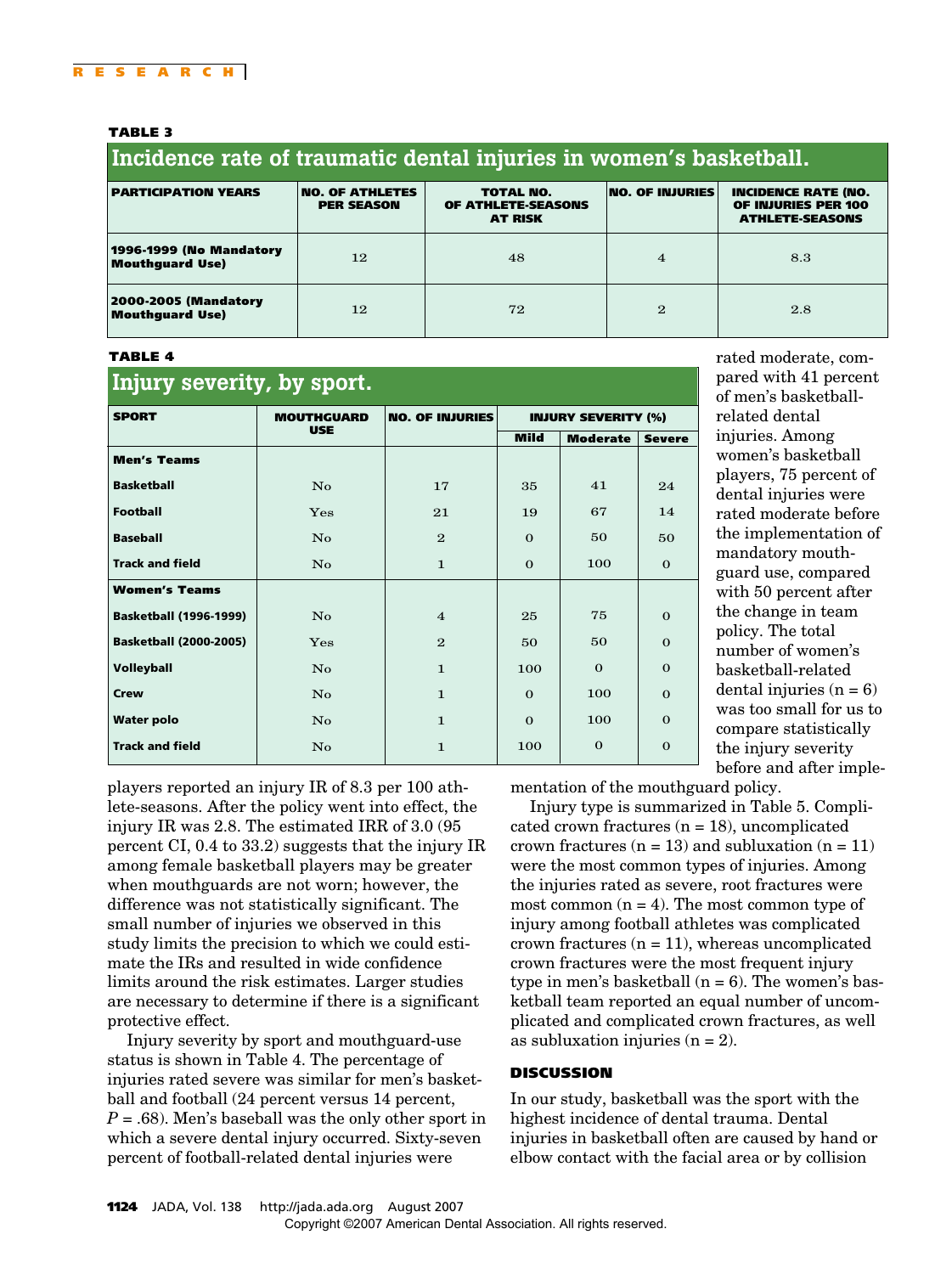with other players. The speed of the game and the close contact of the athletes on a relatively small court are predisposing factors for more injuries. The force of the impact that caused the trauma also causes crown **fractures** 

The results of a study conducted by Labella and  $\text{colle}$ agues<sup>18</sup> are in accordance with the results of our study; both studies showed that crown fractures were the predominant type of dental injury in men's college basketball. Although a crown fracture

#### **TABLE 5**

### **Injury classification, by sport.**

| . .<br>.                            |                                      |                 |                                   |                                     |  |
|-------------------------------------|--------------------------------------|-----------------|-----------------------------------|-------------------------------------|--|
| <b>INJURY TYPE</b>                  | <b>ALL TEAMS</b><br><b>COMBINED*</b> | <b>FOOTBALL</b> | <b>MEN'S</b><br><b>BASKETBALL</b> | <b>WOMEN'S</b><br><b>BASKETBALL</b> |  |
| <b>Uncomplicated Crown Fracture</b> | 13                                   | 3               | 6                                 | $\mathbf{2}$                        |  |
| Concussion                          | 1                                    | 1               | $\Omega$                          | $\Omega$                            |  |
| <b>Complicated Crown Fracture</b>   | 18                                   | 11              | $\mathbf{a}$                      | $\mathbf{2}$                        |  |
| <b>Subluxation</b>                  | 11                                   | 3               | $\overline{4}$                    | $\mathbf{2}$                        |  |
| <b>Crown-Root Fracture</b>          | $\mathbf{2}$                         | 1               | $\mathbf{1}$                      | $\Omega$                            |  |
| <b>Root Fracture</b>                | $\overline{4}$                       | 1               | $\mathbf{2}$                      | $\Omega$                            |  |
| <b>Avulsion</b>                     | $\mathbf{2}$                         | 1               | 1                                 | $\Omega$                            |  |
| <b>TOTAL</b>                        | 51                                   | 21              | 17                                | 6                                   |  |

\* Injuries for other sports included: men—baseball (root fracture, subluxation), track and field (complicated crown fracture); women—volleyball (uncomplicated crown fracture), water polo (complicated crown fracture), track and field (uncomplicated crown fracture), crew (subluxation).

can be treated successfully by means of conservative therapy, irreversible damage to the pulp and periodontium is not uncommon. Perunski and colleagues<sup>19</sup> recently reported that of 331 basketball coaches and players, 102 (30.8 percent) had seen a dental trauma and 55 (16.6 percent) had already experienced a dental trauma. Unfortunately, only four (1.2 percent) of the interviewed players wore a mouthguard.

Dental trauma frequently creates a need for lifelong follow-up treatment. Contemporary dentistry must address not only the prevention of caries, periodontal disease and oral cancer but also the prevention of oral injuries. Such a preventive approach involves education, early orthodontic treatment in predisposed children and the use of protective devices in contact sports. Education should focus on the prevention of dental trauma and on the implementation of therapeutic guidelines at the injury site. Studies have reported the need of such an education campaign for laypeople,<sup>20</sup> teachers,<sup>21</sup> coaches,<sup>19,21</sup> physicians,<sup>22</sup> nurses, $20$  paramedics<sup>23</sup> and dentists.<sup>24</sup> Dental professionals have the responsibility to educate patients and the public about mouthguard protection in contact sports. It also is imperative that dentists provide inexpensive devices to the athletes or their parents or that the devices are easily accessible.

Athletic mouthguards have been recommended for decades with varying levels of athlete acceptance. Issues related to user compliance center on the user's ability to breathe and speak while wearing a mouthguard.<sup>25,26</sup> Mouthguards have

changed over time from vacuum-formed mouthguards to two-layer ethylene vinyl acetate (EVA) mouthguards fabricated on a high-pressure machine. The EVA mouthguards' main advantages are that they fit better and have better protection owing to improved impact absorption. Research has indicated that 4 mm is the optimal thickness of EVA.<sup>27</sup> However, Duhaime and colleagues<sup>28</sup> recently reported that it might be possible to construct a thinner EVA mouthguard that provides protection equal to that offered by those currently in use. Overall, mouthguards are an inexpensive and noninvasive option for the prevention of sports-related dental injuries. However, more widespread use of mouthguards among athletes will require increased public acceptance and awareness, which can be gained through increased health education and promotion.<sup>2,29</sup>

Although our study provided useful information regarding the frequency of dental injuries among intercollegiate athletes, it was not without limitations. In accordance with the NCAA ISS reporting criteria, we considered only injuries that were severe enough to require medical attention by a team athletic trainer or physician and that resulted in restriction of the student athlete's participation or performance for one or more days beyond the day of injury. Therefore, we have no data on the incidence of less severe dental trauma.

The number of hours or days of participation was not captured at either the player or the team level, so IRs could be reported only with exposuretime measured as athlete-seasons of participa-